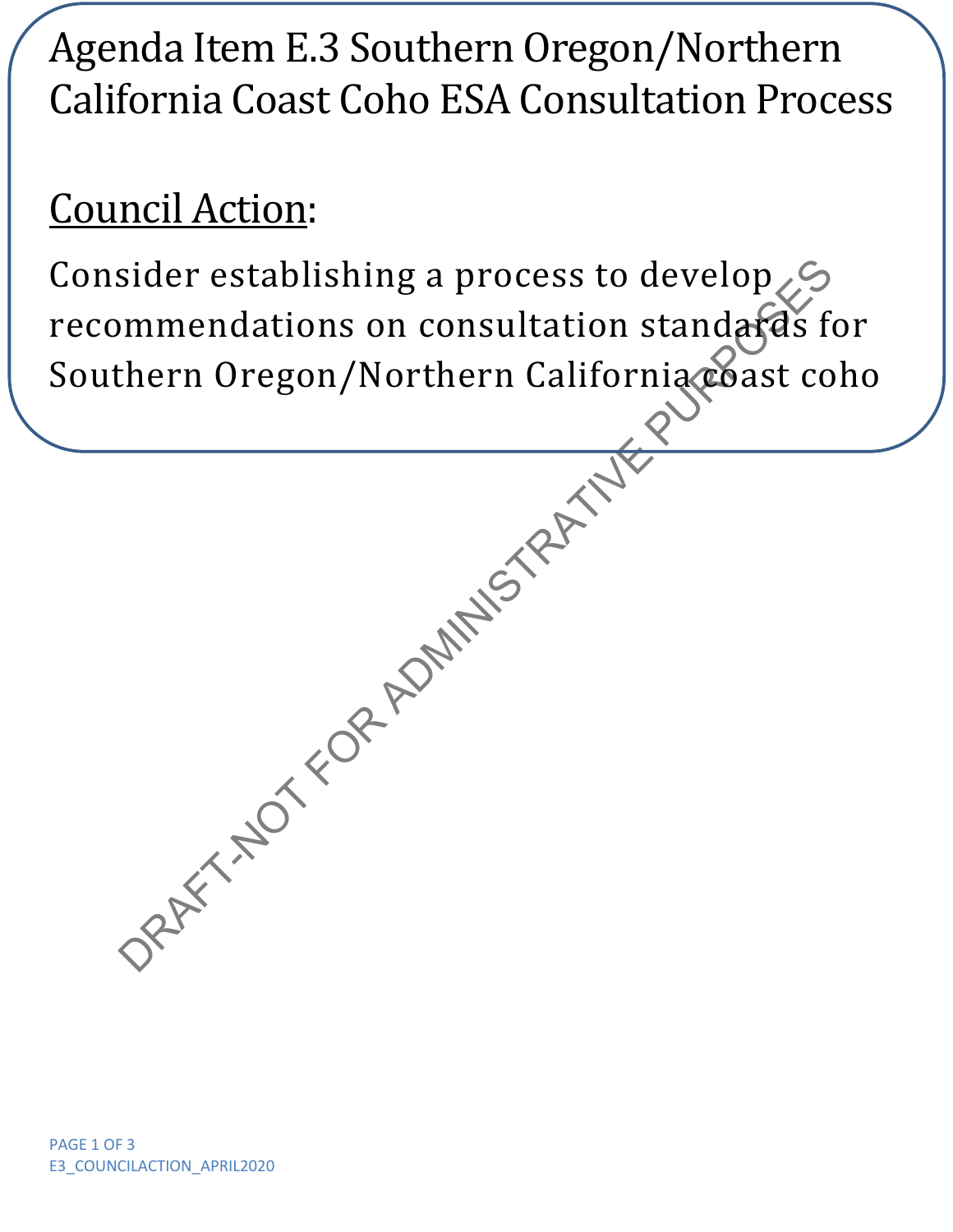### Motion: Chris Kern 2nd by Christa M. Svensson

I move the Council establish an ad hoc workgroup to review the SONCC harvest control rule and we use the proposed list of members in Agenda Item E.3.a, Supplemental NMFS Report 1 to invite participants to the initial meetings and that the first order of business would be to finalize the TOR for future Council consideration.

Substitute motion: Brett Kormos (Motion r

Ders in Agenta tiem E.3.a, supplemental with 3 Report to participants to the initial meetings and that the first orders would be to finalize the TOR for future Council<br>deration.<br>
Hutte motion: Brett Kormos (Motion For Fast Replace the main motion to state I move the Council establish an ad hoc workgroup to accomplish the objectives outlined in the SONCC TOR as presented in Agenda Item E.3.a, Supplemental NMFS Report 1 pending any modifications made by the workgroup when they begin work noting that the first order of business would be to finalize the TOR for future Council consideration.

*The substitute motion was not voted on withdrawn.*